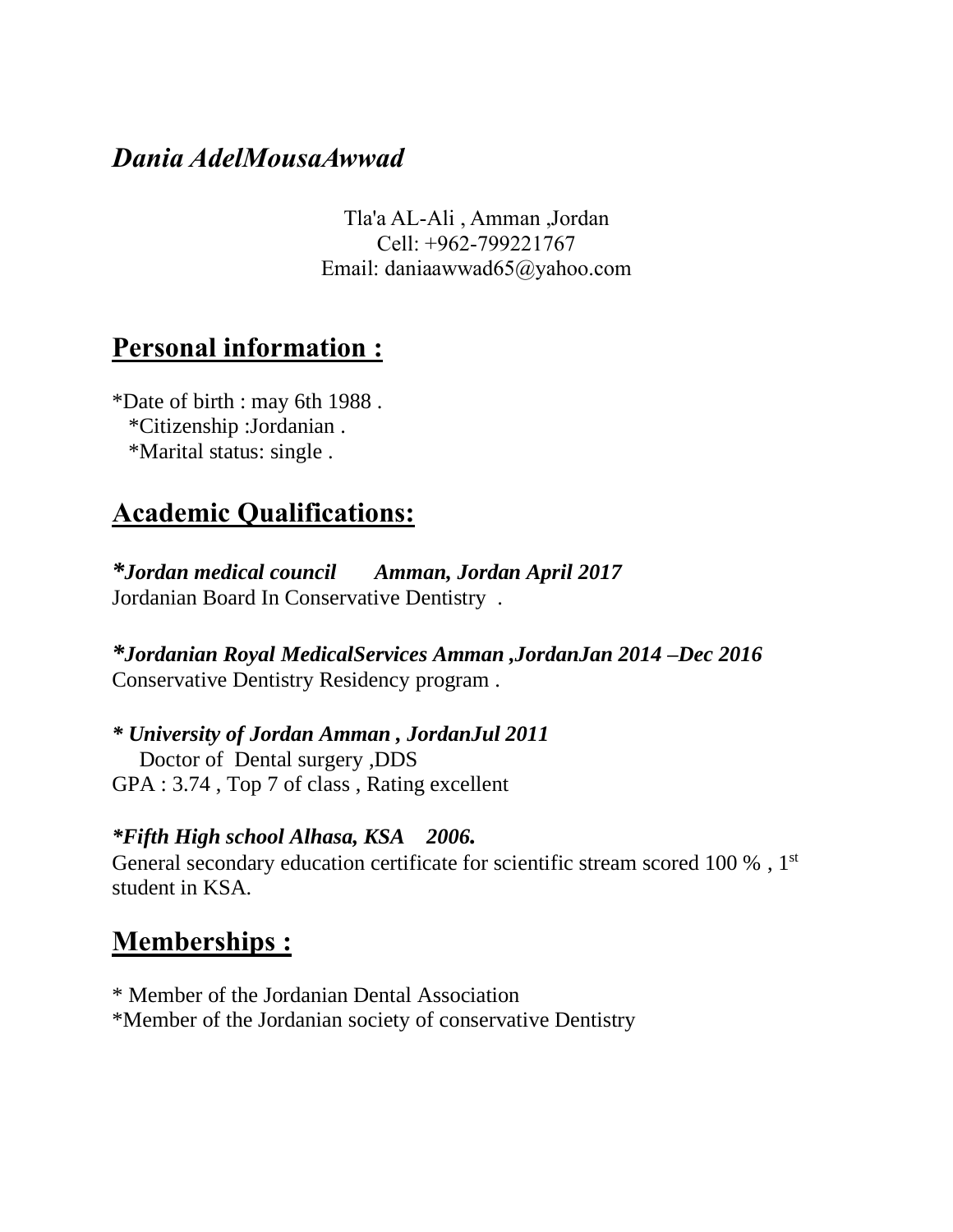# **Work Experience :**

#### *\* Sep 2017 –Present*

Restorative Dentistry specialist and Medical director at Gardens dental implant center Amman , Jordan

*\*Feb2014-Aug2017* Part-time Dentist at private clinic, Jordan Hospital Amman, Jordan

#### *\*Jan 2014 - Dec 2016*  Conservative Dentistry resident , Royal Medical servicesAmman , Jordan

*\*Sep 2013- Jan 2014.* Full-time General Practitioner at private clinic , Jordan Hospital Amman , Jordan

*\* Feb 2012 – Aug 2013.* full-time General practitioner at Alghad Dental Center, Amman , Jordan

*\*Jul 2011-Jan2012* Intern : internship at Jordan University Hospital Amman, Jordan

### **Courses/certification:**

\*Certification course in the Advanced combination therapies in the use of threads fillers and PRF,  $10^{th}$  Dec 2018 Jakarta, Indonesia \*Certification course in the use of fillers,  $4<sup>th</sup>$  April 2018 Amman, Jordan \*Certification course in the use of Botox and fillers ,7thFeb. , 2018Cairo, Egypt \*participation in the 9<sup>th</sup> international conference of dental crop,  $4<sup>th</sup>$ Nov 2015 Amman ,Jordan \*participation in the  $1<sup>st</sup>$  international dental conference for ministry of heath,  $6<sup>th</sup>$ may 2015. Amman , Jordan . \*participation in  $7<sup>th</sup>$  international conference of the Royal medical services,  $4<sup>th</sup>$ Nov 2014 Amman , Jordan .

\* Certification course in the use of direct composite restoration in modern dentistry . 7<sup>th</sup> Nov 2014. Amman, Jordan

\* Participation in cosmetic conference in April , 2014 , Amman